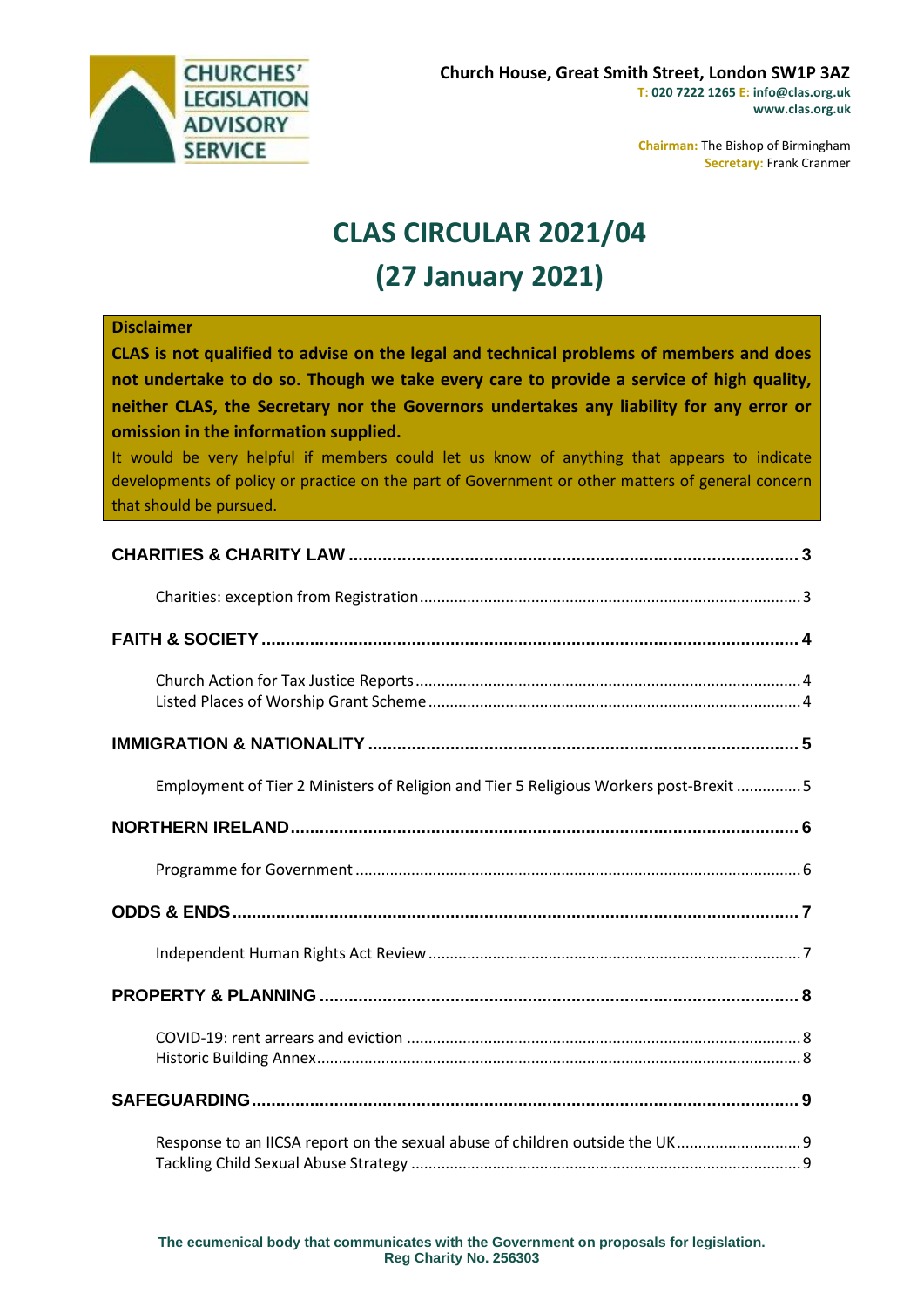| <b>Churches' Legislation Advisory Service</b><br><u> 1989 - Johann Barn, mars et al. (</u> | <b>Circular 2021/04</b> |
|--------------------------------------------------------------------------------------------|-------------------------|
|                                                                                            |                         |
|                                                                                            |                         |
|                                                                                            |                         |
|                                                                                            |                         |
|                                                                                            |                         |
|                                                                                            |                         |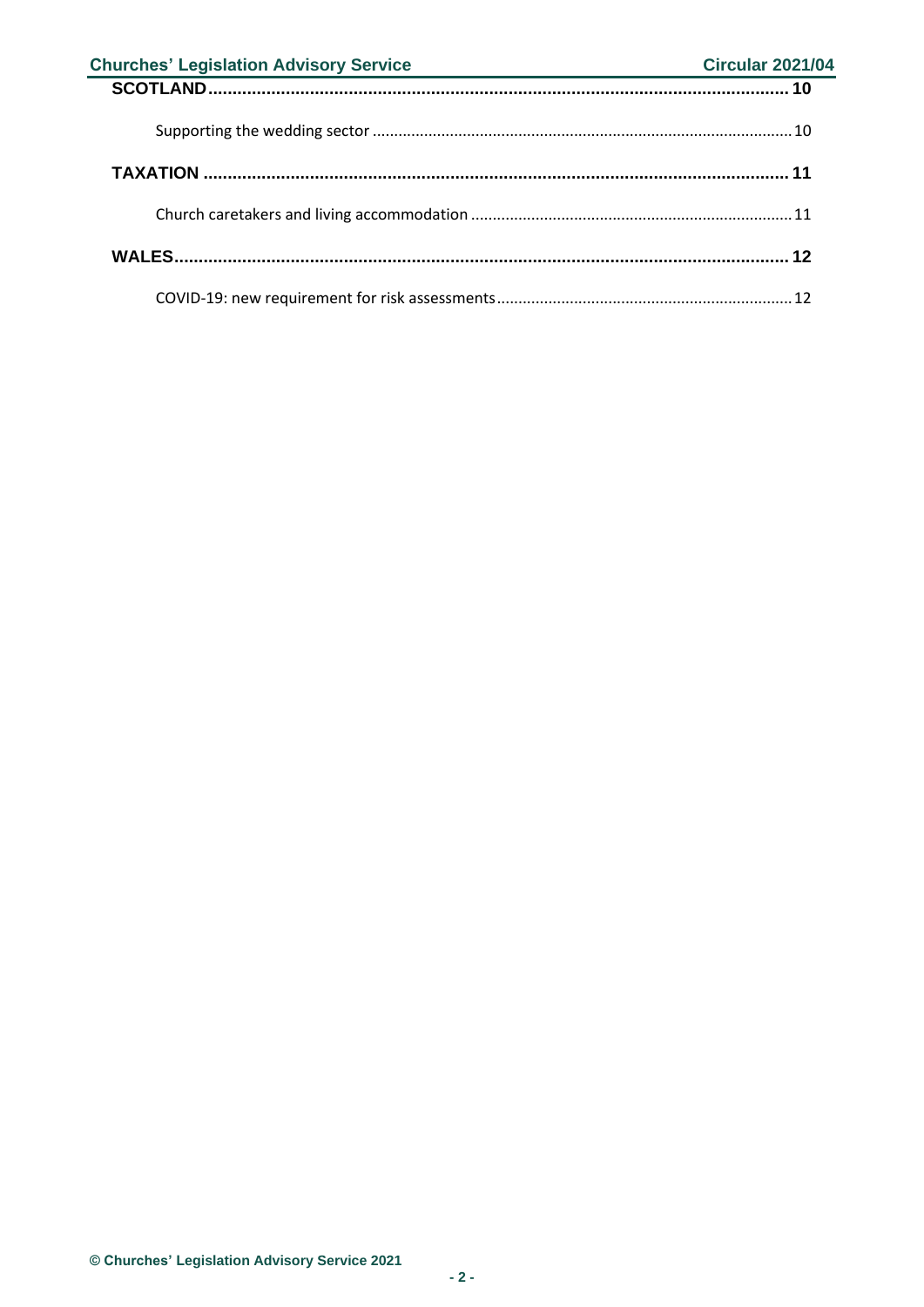### <span id="page-2-0"></span>**CHARITIES & CHARITY LAW**

#### <span id="page-2-1"></span>**Charities: exception from Registration**

**For information**

As members will be aware, the Regulations under which the congregations of certain denominations in England & Wales are not required to register with the Charity Commission if their income is below £100,000 is due to lapse on 31 March.

The [Charities \(Exception from Registration\) \(Amendment\) Regulations 2021,](https://www.legislation.gov.uk/uksi/2021/55/made) which were laid before Parliament on 19 January, extend the exception for a further ten years, until 31 March 2031. They will come into force on 31 March unless annulled by a Resolution of either House of Parliament – which is extremely unlikely to happen.

So the current exception is set to continue. The expectation is that, at some point, the Charity Commission will introduce phased registration of excepted congregations, presumably in tranches based on income. In an e-mail to CLAS, DCMS confirmed that the Charity Commission will be in touch with church representative bodies to design and develop the voluntary registration programme during 2021, and will publish guidance on the programme when it is ready to commence.

[Source: legislation.gov.uk, 18 January]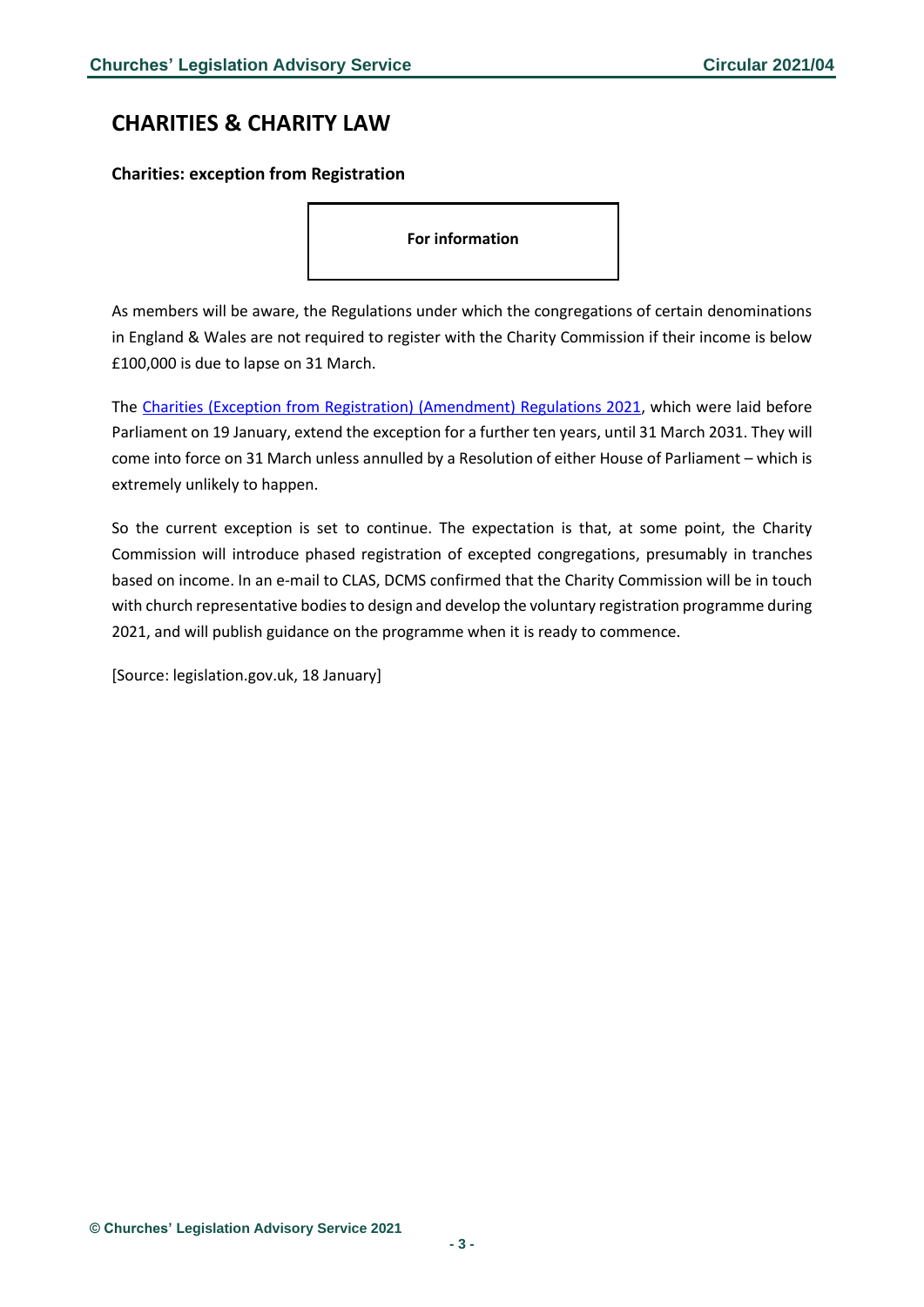# <span id="page-3-0"></span>**FAITH & SOCIETY**

#### <span id="page-3-1"></span>**Church Action for Tax Justice Reports**

**For information**

On 21 January, the Lord Bishop of St Albans [opened](https://hansard.parliament.uk/lords/2021-01-21/debates/A61149C1-8567-4FE7-B383-C4B54EA431EA/TaxChurchActionForTaxJusticeReports) a debate by asking 'Her Majesty's Government what assessment they have made of the reports by Church Action for Tax Justice (1) *Tax for the Common Good*, published in February 2019, and (2) *Fair Tax Now*, published on 4 January 2021.'

The debate centered around the Church Action for Tax Justice Reports.

[Source: *Hansard,* 21 January]

### <span id="page-3-2"></span>**Listed Places of Worship Grant Scheme**

**For information**

Neale Hanvey MP [asked](https://questions-statements.parliament.uk/written-questions/detail/2021-01-13/137326) the Secretary of State for Digital, Culture, Media and Sport, if he will extend the Listed Places of Worship Grant Scheme beyond 31 March 2021. In response, Nigel Huddleston said that:

**'**The Government is fully committed to supporting listed places of worship and has committed to the present level of funding until 31 March 2021. We recognise the importance of this scheme and the reliance which is placed on it. We are presently working through the implications of DCMS's Spending Review settlement with HMT and within DCMS. We will be able to provide an update shortly.'

[Source: Commons *Hansard*, 21 January]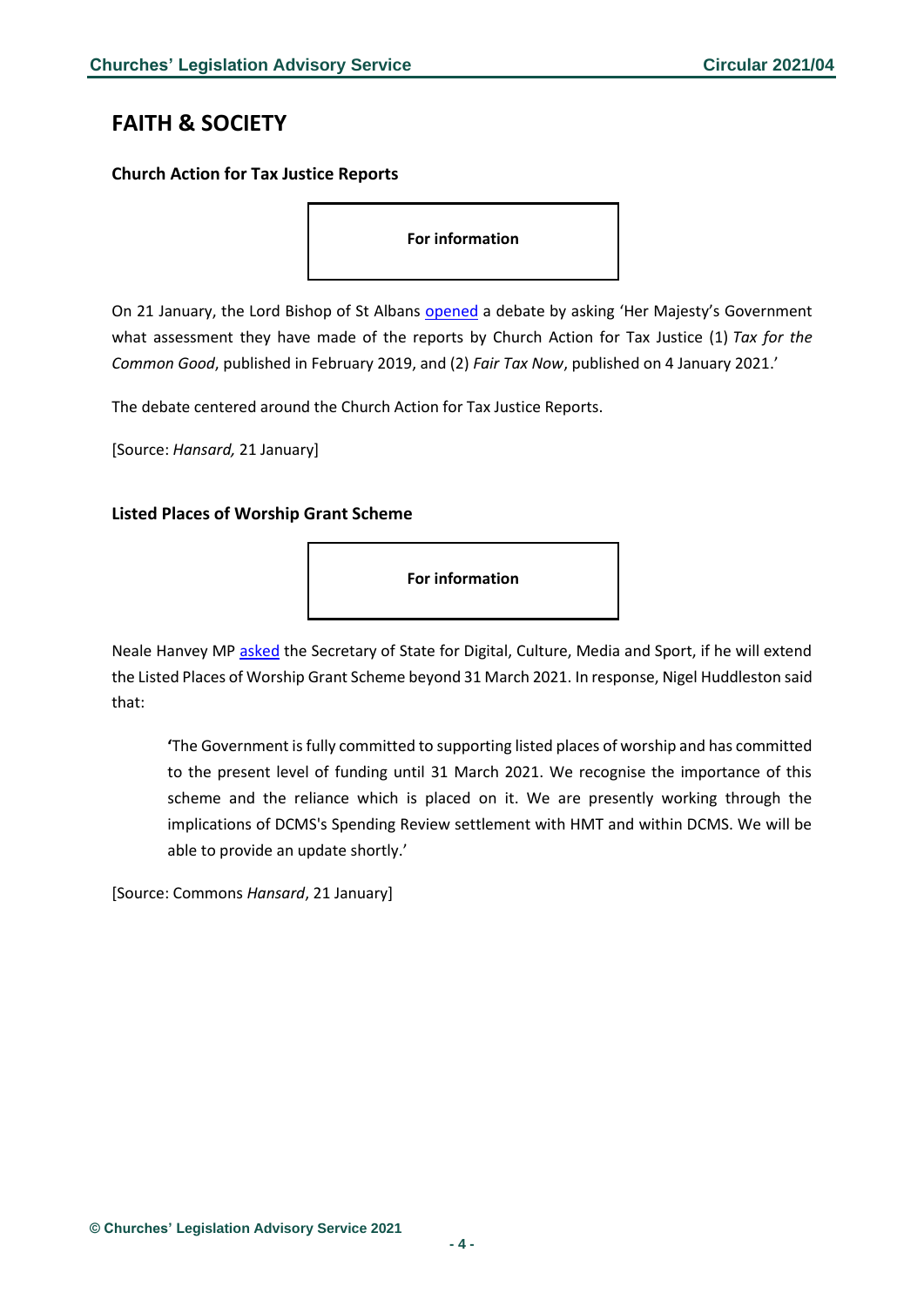### <span id="page-4-0"></span>**IMMIGRATION & NATIONALITY**

#### <span id="page-4-1"></span>**Employment of Tier 2 Ministers of Religion and Tier 5 Religious Workers post-Brexit**

**For information**

As requested by some of our members, we asked the Home Office for clarification of the tests for employment of Tier 2 Ministers of Religion and Tier 5 Religious Workers post-Brexit. The reply is as follows.

'The changes made to the Immigration Rules on 1 December 2020 opened our routes to EEA nationals. There have been no substantial policy changes to our routes for those working in a religious capacity.

'The T2 Minister of Religion route is a long-term, dedicated provision for religious leaders, missionaries and members of religious orders. Those who wish to support the activities of religious institutions by undertaking non-pastoral work or working in a religious order in a supporting role, may apply on the T5 (Temporary Worker) Religious Worker route. Those on this route must not have core duties which fall under a role of a Minister of Religion such as leading a congregation in performing rites and rituals and in preaching the essentials of the creed.

'If a T2 Minister of Religion is sponsored on or after 1 December 2020, there is no requirement for a Resident Labour Market Test. If a T5 Religious Worker is being sponsored, a Resident Labour Market Test is required to ensure a settled worker is not displaced. A sponsor must advertise the job they wish to recruit for or conduct a search of national records they hold, to give settled workers a chance to apply. A Resident Labour Market Test is not required if the role is supernumerary or falls under the list of exemptions in MRW4.6. of the [sponsor](https://assets.publishing.service.gov.uk/government/uploads/system/uploads/attachment_data/file/947100/2020-12-21_Sponsor-a-religious-worker-12-20_v1.0.pdf)  [guidance](https://assets.publishing.service.gov.uk/government/uploads/system/uploads/attachment_data/file/947100/2020-12-21_Sponsor-a-religious-worker-12-20_v1.0.pdf).'

If any members have any further concerns or queries, please do let us know.

[Source: CLAS, 26 January]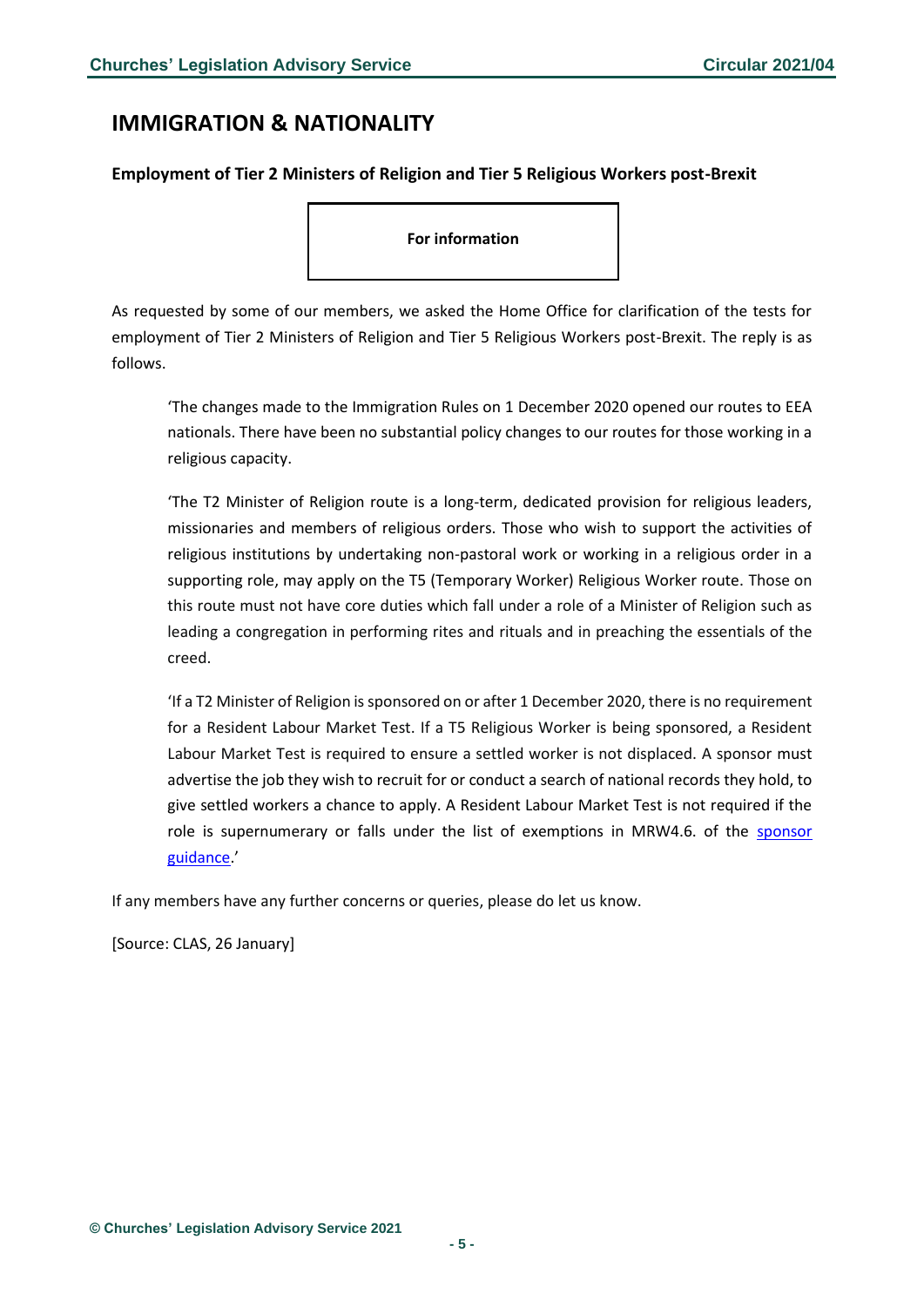## <span id="page-5-0"></span>**NORTHERN IRELAND**

#### <span id="page-5-1"></span>**Programme for Government**

**For information and possibly for action**

The NI Executive has **[launched](https://www.northernireland.gov.uk/programme-government-pfg)** a consultation – closing 22 March – on its Programme for Government draft Outcomes Framework. The draft Framework contains nine strategic Outcomes which, taken together, are intended to set a clear direction of travel for the NI Executive and provide a vision for the future of all citizens.

[Source: NI Executive, 25 January]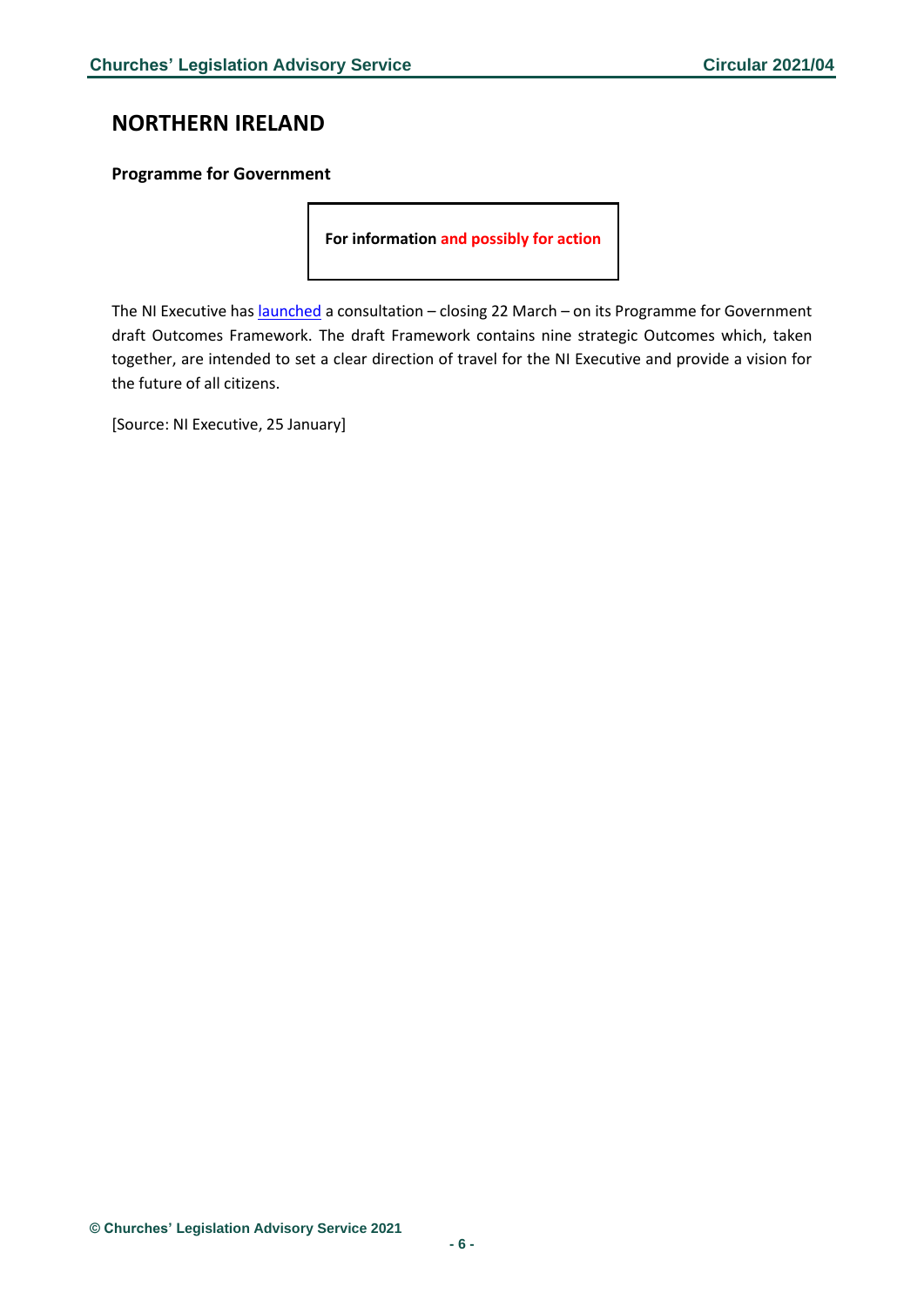# <span id="page-6-0"></span>**ODDS & ENDS**

<span id="page-6-1"></span>**Independent Human Rights Act Review**

**For information and possibly for action**

The Ministry of Justice has [published](https://assets.publishing.service.gov.uk/government/uploads/system/uploads/attachment_data/file/953348/ihrar-call-for-evdience.pdf) a call for evidence [\(terms of reference\)](https://assets.publishing.service.gov.uk/government/uploads/system/uploads/attachment_data/file/953347/human-rights-review-tor.pdf) – closing 3 March – on the independent Human Rights Act Review. The call for evidence states that the Review is not considering the UK's membership of the Convention and proceeds on the footing that the UK will remain a signatory to the Convention. It is also not considering the substantive rights set out in the Convention. The review is set out in two themes:

- 1. The first theme deals with the relationship between domestic courts and the European Court of Human Rights (ECtHR).
- 2. The second theme considers the impact of the HRA on the relationship between the judiciary, the executive and the legislature.

[Source: Ministry of Justice, 13 January]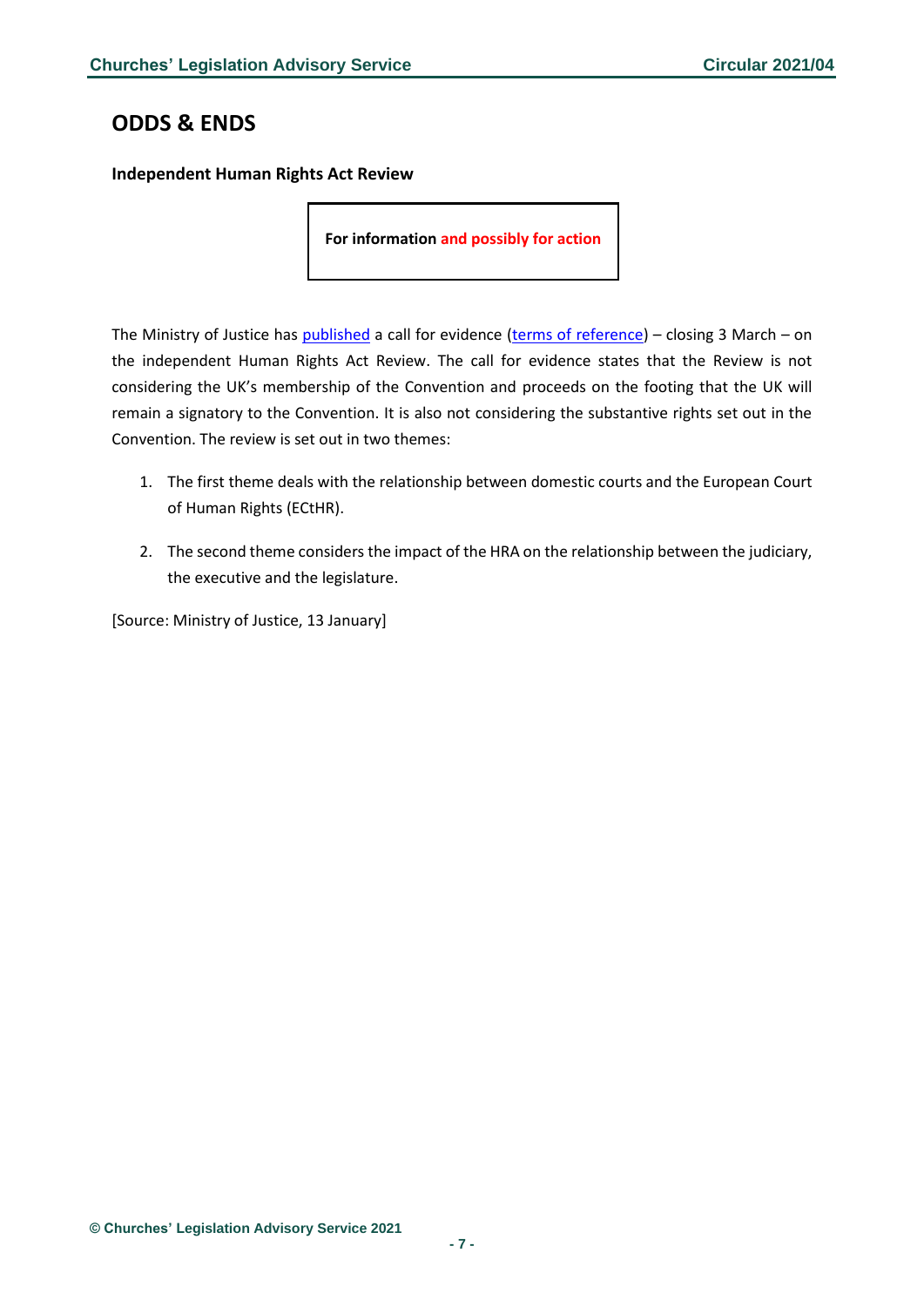# <span id="page-7-0"></span>**PROPERTY & PLANNING**

<span id="page-7-1"></span>**COVID-19: rent arrears and eviction**

**For information**

The Government has [tweaked the Regulations](https://www.legislation.gov.uk/uksi/2021/15/regulation/2/made#f00003) to remove protection for tenants falling behind on rent as a result of the crisis for the first time. Previous legislation carried a provision that eviction notices could be served only for arrears where the amount owed to the landlord totalled equivalent to nine months' rent and that any unpaid rent arrears accrued after 23 March 2020 must be disregarded. The new Regulations (already in effect) lower the arrears threshold to six months' rent and remove any reference to disregarding debt built up during the pandemic.

[Source: CLAS, 26 January]

#### <span id="page-7-2"></span>**Historic Building Annex**



The Government Property Agency ha[s published](https://assets.publishing.service.gov.uk/government/uploads/system/uploads/attachment_data/file/955556/The_Historic_Building_Annex.pdf) *Historic Building Annex: A Technical Annex for Historic Buildings.* The Annex deals with 'historic buildings', which could be listed under the 1990 Act or are seen as of 'historic interest', even though they are not designated. The Annex contains the following.

- 1. What are heritage assets?
- 2. How heritage assets are protected?
- 3. How to approach change management
- 4. Frequent issues
- 5. Energy conservation
- 6. Building services
- 7. The RIBA stages conservation actions

[Source: Government Property Agency, 26 January]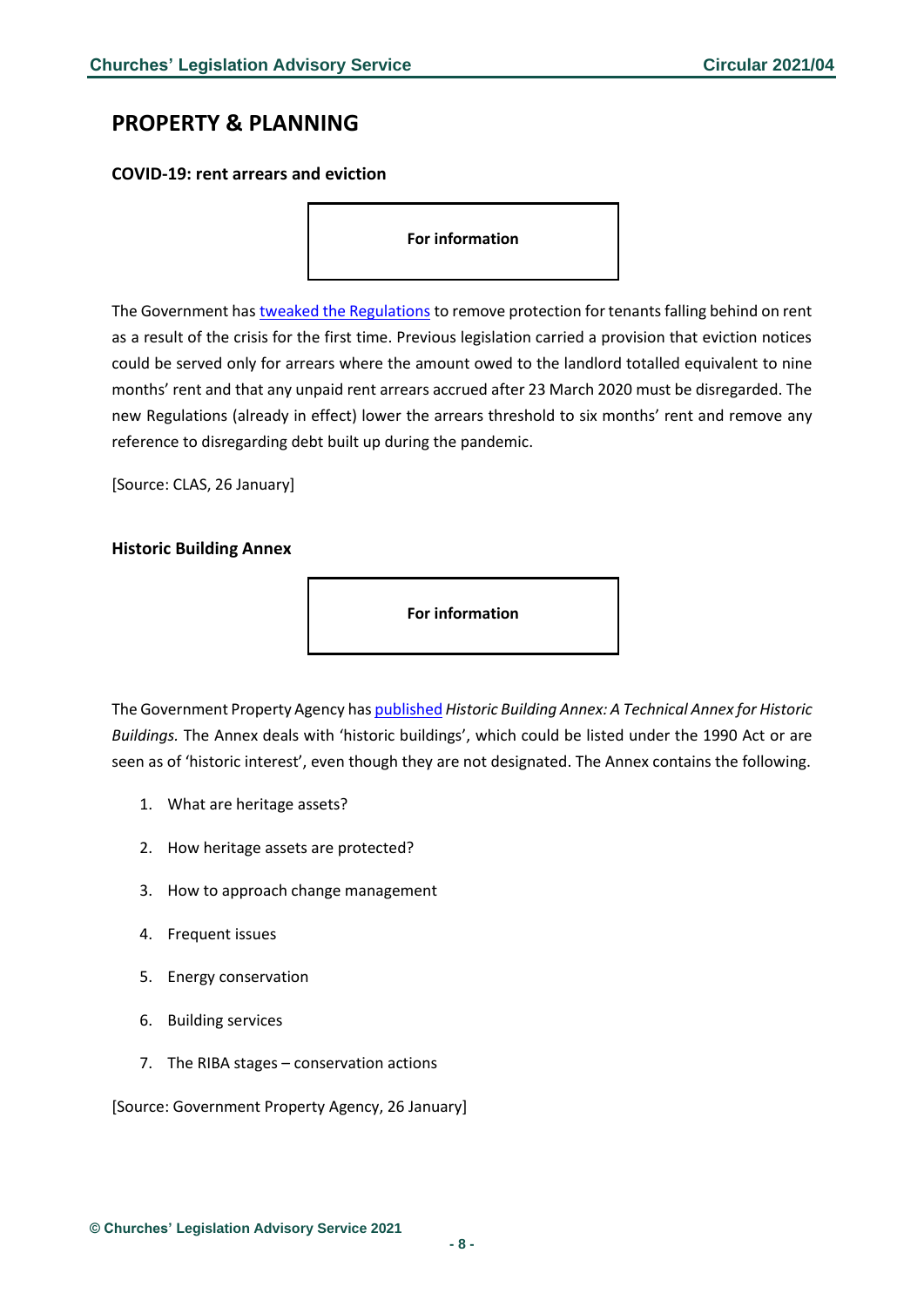### <span id="page-8-0"></span>**SAFEGUARDING**

#### <span id="page-8-1"></span>**Response to an IICSA report on the sexual abuse of children outside the UK**

**For information**

The Government ha[s responded](https://assets.publishing.service.gov.uk/government/uploads/system/uploads/attachment_data/file/953530/HMG_Response_to_IICSA_COUK_Report-final.pdf) to the recommendations set out in the Independent Inquiry into Child Sexual Abuse report into institutional responses to the sexual abuse of children outside the UK, which was published on January 2020.

[Source: Home Office, 21 January]

#### <span id="page-8-2"></span>**Tackling Child Sexual Abuse Strategy**

**For information and possibly for action**

The Home Office has [published](https://assets.publishing.service.gov.uk/government/uploads/system/uploads/attachment_data/file/954676/6.6378_HO_SOC_CSA_Report_Final_Web_3_.pdf) the *Tackling Child Sexual Abuse Strategy*, which sets out its wholesystem response to all forms of child sexual abuse. The strategy is based on the following three objectives:

- objective 1: tackling all forms of child sexual abuse and bringing offenders to justice
- objective 2: preventing offending and re-offending
- objective 3: protecting and safeguarding children and young people, and supporting all victims and survivors

[Source: Home Office, 22 January]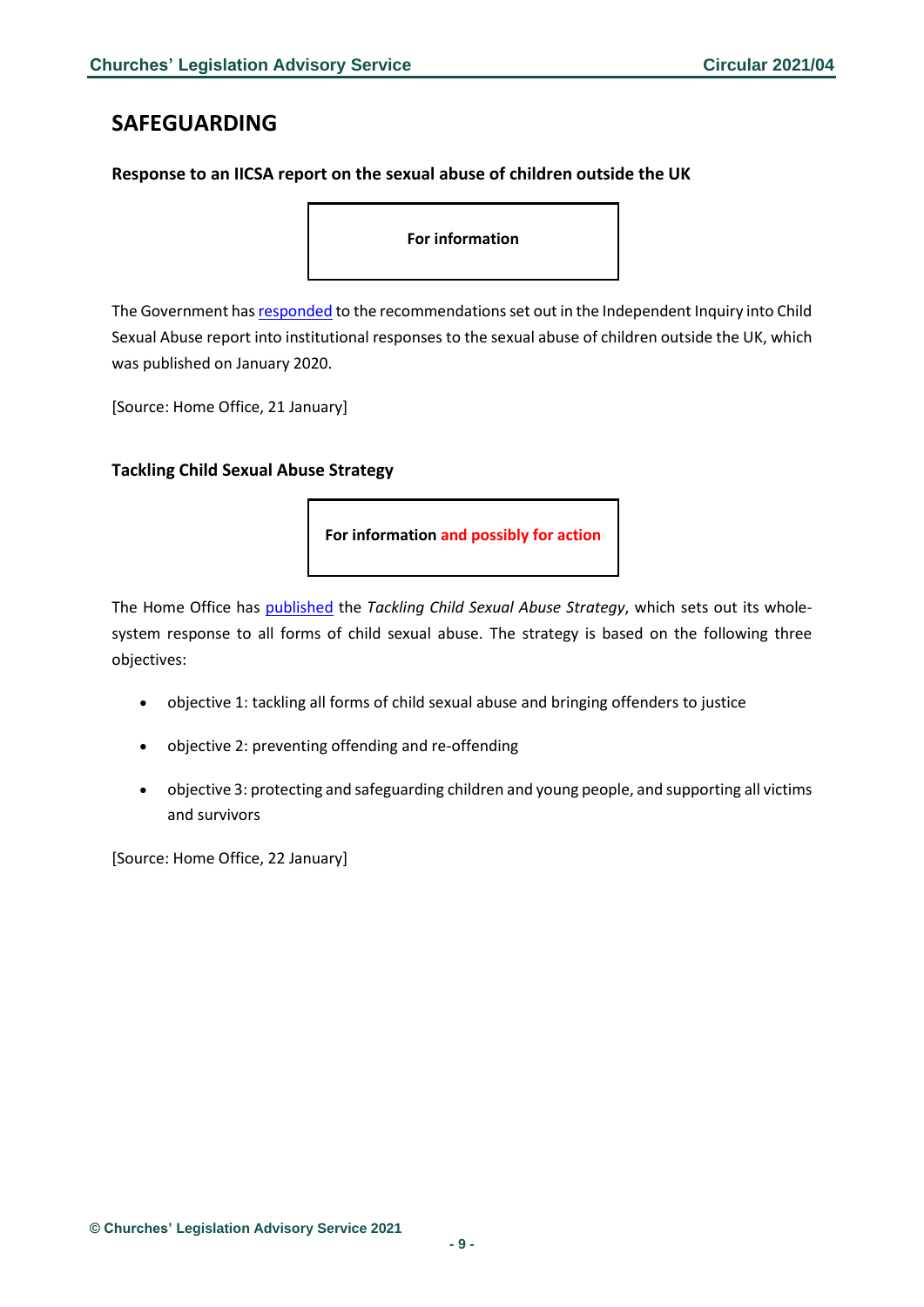# <span id="page-9-0"></span>**SCOTLAND**

#### <span id="page-9-1"></span>**Supporting the wedding sector**

**For information**

The Scottish Government has [announced](https://www.gov.scot/news/supporting-the-wedding-sector/) that a £25m fund to support the wedding sector and its supply chain will open to applications this week. The fund will be managed regionally by Scotland's three enterprise agencies - South of Scotland Enterprise, Scottish Enterprise and Highlands and Islands Enterprise.

From 28 January, the fund will provide one-off grants of up to £25,000 for eligible businesses in the sector impacted by the coronavirus (COVID-19) pandemic, including wedding venues, photographers, caterers and suppliers.

[Source: Scottish Government, 25 January]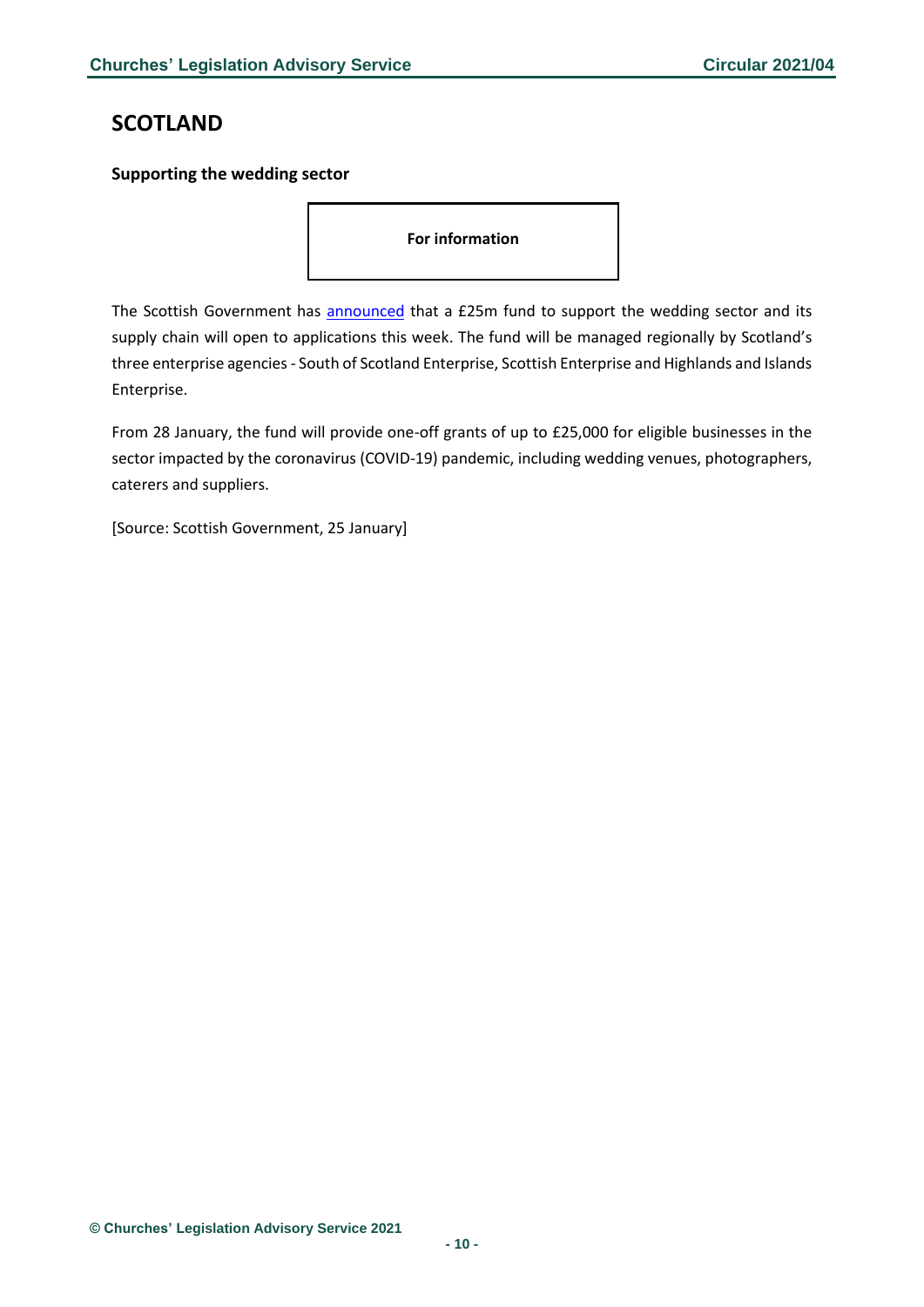# <span id="page-10-0"></span>**TAXATION**

<span id="page-10-1"></span>**Church caretakers and living accommodation**

**For information and possibly for action**

We recently received a query from a local church about the tax and National Insurance position on accommodation for a part-time caretaker. The correspondent says that, in the past, accommodation provided to a caretaker was exempt from tax under an extra-statutory concession since 1977; however, it appears that the ESC expires in March 2021. It appears that, from April 2021, whether or not caretaker accommodation is exempt from the tax/NI charge will depend on the status of the employee and only seems to cover those employed full-time caretaking job who are on-call outside normal working hours.

We have never had occasion to raise this issue specifically relation to church caretakers, though the wider issue of housing for ministers of religion and benefits-in-kind has exercised us quite a lot over the years. (Though when we last discussed the matter with HMRC we did make specific reference to the position of Quaker resident meeting-house wardens.) We are still waiting to see the consultation on benefits-in-kind that was announced about two years ago and which, we suspect, has been delayed by a combination of Brexit and COVID-19.

It would be very helpful if anyone with any information or concrete examples of the tax/NI treatment of caretaker accommodation could get in touch.

[Source: CLAS, 26 January]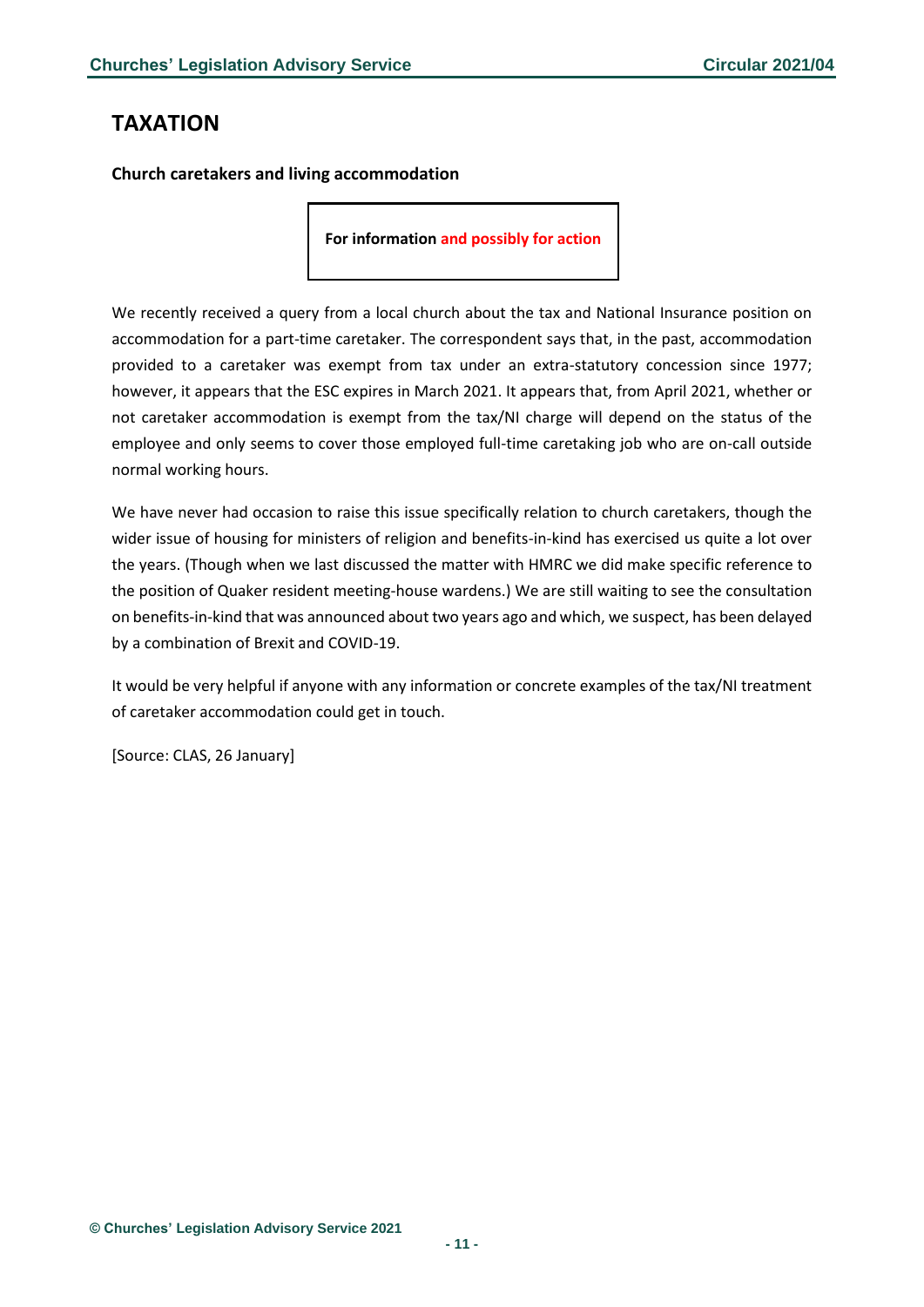### <span id="page-11-0"></span>**WALES**

#### <span id="page-11-1"></span>**COVID-19: new requirement for risk assessments**

**For information and possibly for action**

On 20 January, [The Health Protection \(Coronavirus Restrictions\) \(No. 5\) \(Wales\) \(Amendment\)](mailto:https://www.legislation.gov.uk/wsi/2021/57/regulation/1/made)  [Regulations 2021 20](mailto:https://www.legislation.gov.uk/wsi/2021/57/regulation/1/made) came into force. Regulation 2 makes it a legal obligation on the 'person' (or body) responsible for "regulated premises" (including places of worship, community centres, etc) to undertake a risk assessment prior to allowing public access to the premises for any purpose.

Gethin Rhys points out that, although media reports have focused on the effect on supermarkets, *the amended Regulations apply to all "regulated premises"* and, although it has been good practice since spring 2020 and most denominations/networks have produced templates designed for their own churches, *this is the first time that a risk assessment has become legally obligatory*. Further, the wording makes it a requirement to conduct a full risk assessment (covering general health and safety matters as well as those relating to coronavirus specifically) even if the building is open only occasionally (eg for funerals) or for much more limited purposes than usual (eg to host a food bank).

In order to assist member Churches to update their risk assessment and templates in accordance with the law, Cytûn has prepared a guide to what is now mandatory. In particular:

- 1. Cytûn's understanding is that the effect of the Regulations is to make conducting a full risk assessment – covering general health and safety risks as well as the coronavirus related issues – mandatory for all "regulated premises", *even for premises where that was not previously the case*.
- 2. The Regulations require a review of the risk assessment to be made each time the coronavirus Regulations are amended or the uses of the premises change (as this would be *a significant change in the matters to which it relates*) and also when the wider situation regarding the pandemic changes (as this would be *reason to suspect that it is no longer valid).*
- 3. The Regulations require the risk assessment to be in writing when *five or more persons are working at the premises.* As 'working' includes working voluntarily, this would cover nearly all circumstances likely to be relevant to faith communities.
- 4. There are special requirements relating to risk assessment for young people 'working' in the premises.